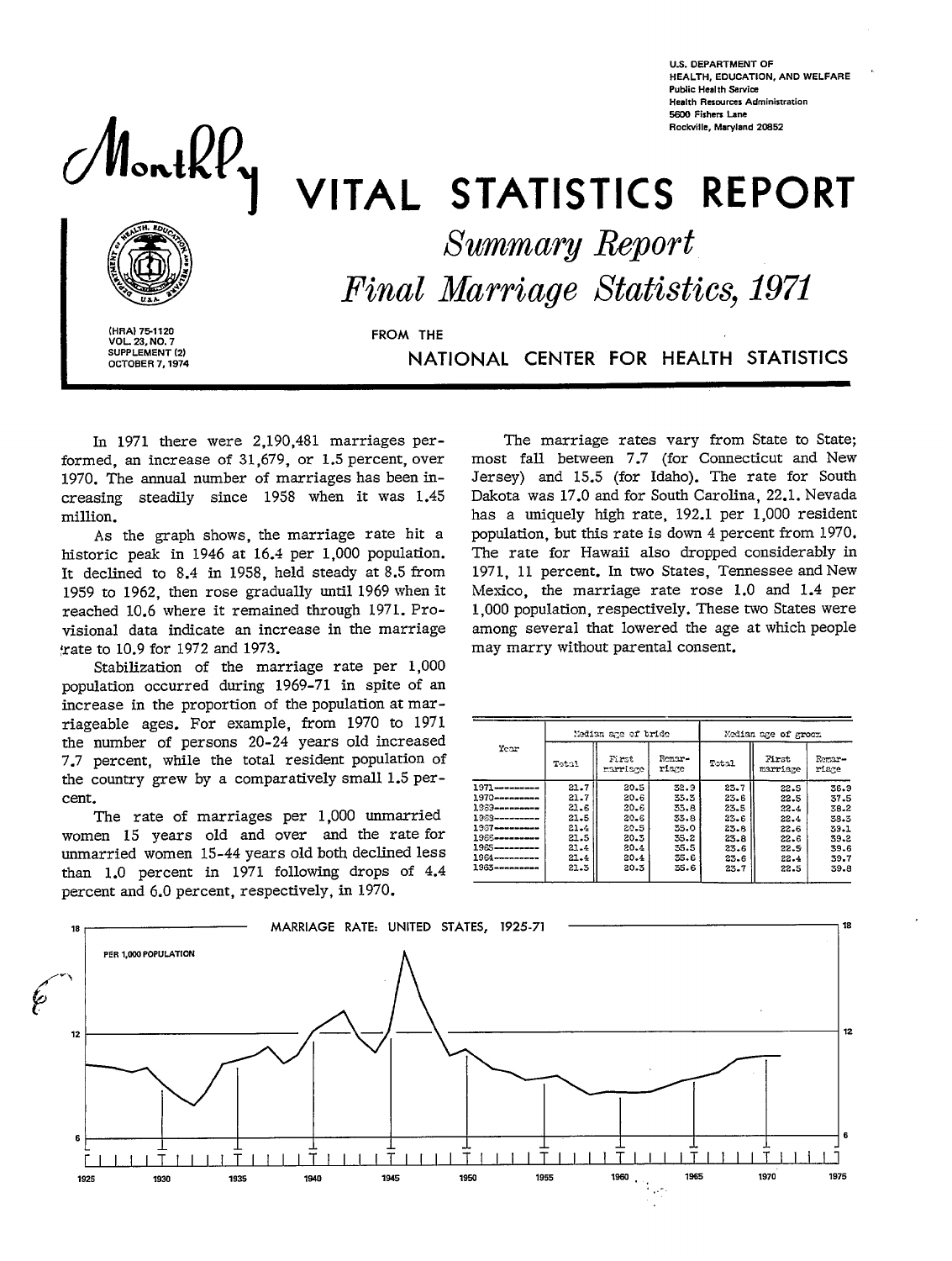Data on characteristics of marriages are available for the marriage-registration area (MRA) and apple fol the mailiage-legistration at ea (Witth) and [By place of occurrence. Data are counts of marriages performed except as noted. Rates are composition in each except as noted. Rates are composition in each except as Since two States, Minnesota and South Carolina, were added to the MRA in 1971, comparison of the totals for the 2 years might be misleading, but the rates can be considered. Rates for the MRA  $\frac{1}{2,100,401}$   $\frac{1}{2,100,401}$   $\frac{2,100,401}{2,156,602}$   $\frac{2,145,436}{2,166}$   $\frac{10.6}{10.6}$ show that first marriages decreased slightly and<br>remarriages increased.<br>Age at marriage has many implications for



## Table 1. MARRIAGES AND MARRIAGE RATES: UNITED<br>STATES, 1958-71

|                                |           |                          | Rate per $1,000^1$ -                       |                                          | East South Central:<br>Kentucky------------------<br>Tennessee-----------------<br>Alabama-------------------<br>Mississippi --------------  | 35,984<br>50,307<br>48,276<br>27.597  |
|--------------------------------|-----------|--------------------------|--------------------------------------------|------------------------------------------|----------------------------------------------------------------------------------------------------------------------------------------------|---------------------------------------|
| Year                           | Marriages | Total<br>popula-<br>tion | Unmarried<br>women<br>15 years<br>and over | Ummarried<br>women<br>$15 - 44$<br>years | West South Central:<br>Arkansas------------------<br>Louisiana----------------<br>Oklahoma------------------<br>Texas ---------------------- | 24,065<br>36,648<br>39,333<br>140,232 |
|                                |           |                          |                                            |                                          | Mountain:<br>Montana-------------------<br>Idaho---------------------                                                                        | 7,128<br>11,356                       |
| 1971-------------              | 2,190,481 | 10.6                     | 76.2                                       | 138.9                                    | Wyoming--------------------                                                                                                                  | 4,772                                 |
| $1970$ -------------           | 2,158,802 | 10.6                     | 76.5                                       | 140.2                                    | Colorado ------------------<br>New Mexico <sup>2</sup> ---------------                                                                       | 25,839<br>14,008                      |
| $1969 - - - - - - - - - - - -$ | 2,145,000 | 10.6                     | 80.0                                       | 149.1                                    | Arizona--------------------                                                                                                                  | 20,865                                |
| $1968-----------------$        | 2,069,000 | 10.4                     | 79.1                                       | 147.2                                    | <b>Utah----------------------</b>                                                                                                            | 12,037                                |
| $1967$ -------------           | 1,927,000 | 9.7                      | 76.4                                       | 145.2                                    | Nevada----------------------                                                                                                                 | <sup>1</sup> 97,411                   |
| $1966 - - - - - - - - - - -$   | 1,857,000 | 9.5                      | 75.6                                       | 145.1                                    | Pacific:                                                                                                                                     |                                       |
| $1965 - - - - - - - - - - -$   | 1,800,000 | 9.3                      | 75.0                                       | 144.3                                    | Washington----------------                                                                                                                   | 40.988                                |
| $1964$ -------------           | 1,725,000 | 9.0                      | 74.6                                       | 146.2                                    | Oregon--------------------<br>California----------------                                                                                     | 18,100<br>168,049                     |
| $1963 - - - - - - - - - - - -$ | 1,654,000 | 8.8                      | 73.4                                       | 143.3                                    | Alaska---------------------                                                                                                                  | 3,455                                 |
| 1962-------------              | 1,577,000 | 8.5                      | 71.2                                       | 138.4                                    | Havaii --------------------                                                                                                                  | 9,734                                 |
| $1961 - - - - - - - - - - -$   | 1,548,000 | 8.5                      | 72.2                                       | 145.4                                    | Marriage licenses issued.                                                                                                                    |                                       |
| 1960-------------              | 1,523,000 | 8.5                      | 73.5                                       | 148.0                                    |                                                                                                                                              |                                       |
| $1959 - - - - - - - - - - -$   | 1,494,000 | 8.5                      | 73.6                                       | 149.8                                    |                                                                                                                                              |                                       |
| 1958--------------             | 1,451,000 | 8.4                      | 72.0                                       | 146.3                                    |                                                                                                                                              |                                       |
|                                |           |                          |                                            |                                          |                                                                                                                                              |                                       |

1Data are based on population enumerated as of April 1 for 1960 and 1970 and estimated as of July 1 for all other years.

MARRIAGE RATES: UNITED STATES, EACH REGION, DI-

| Since two States, Minnesota and South Carolina,                                                               |                                                 |                  |                                                          |                                                        |                                                                       |                    |                    |                    |               |                 |                 |
|---------------------------------------------------------------------------------------------------------------|-------------------------------------------------|------------------|----------------------------------------------------------|--------------------------------------------------------|-----------------------------------------------------------------------|--------------------|--------------------|--------------------|---------------|-----------------|-----------------|
| were added to the MRA in 1971, comparison of the                                                              |                                                 |                  |                                                          |                                                        |                                                                       |                    | Rate               |                    |               |                 |                 |
| totals for the 2 years might be misleading, but                                                               |                                                 |                  |                                                          |                                                        | Region, division,<br>and State                                        | 1971               | 1970               | 1969               | 1971          | 1970            | 1969            |
| the rates can be considered. Rates for the MRA<br>show that first marriages decreased slightly and            |                                                 |                  |                                                          |                                                        | United States--------                                                 | 481, 190, 2        | 802, 158, 2        | 2,145,438          | 10.6          | 10.6            | 10.6            |
| remarriages increased.                                                                                        |                                                 |                  |                                                          |                                                        | Northeast------------------                                           | 417,971            | 417,755            | 417,312            | 8.4           | 8.5             | 8.6             |
|                                                                                                               |                                                 |                  |                                                          |                                                        | North Central--------------<br>South-----------------------           | 559,217<br>779,553 | 545,383<br>763,128 | 550,295<br>758,094 | 9.8<br>12.2   | 9.6<br>12.2     | $9 - 8$<br>12.0 |
| Age at marriage has many implications for                                                                     |                                                 |                  |                                                          |                                                        | West------------------------                                          | 433,740            | 432,536            | 419,737            | 12.2          | 12.4            | 12.4            |
| social and economic institutions of the Nation. It<br>is closely related to fertility, duration of married    |                                                 |                  |                                                          |                                                        | Northeast:<br>New England---------------<br>Middle Atlantic---------- | 104,913<br>313,058 | 105,368<br>312,387 | 105,020<br>312,292 | 8,7<br>6.3    | 8.9<br>8.4      | 9.1<br>8.4      |
|                                                                                                               |                                                 |                  |                                                          |                                                        | North Central:                                                        |                    |                    |                    |               |                 |                 |
| life, and to marital stability. In 1971 the median age<br>of bride at first marriage was 20.5, slightly lower |                                                 |                  |                                                          |                                                        | East North Central -------<br>West North Central-------               | 396,535<br>162,682 | 384,845<br>160,538 | 389,470<br>160,825 | 9.7<br>9.8    | 9.6<br>9.8      | 9.8<br>9.9      |
| than in 1970. Median age of groom at first marriage                                                           |                                                 |                  |                                                          |                                                        | South:<br>South Atlantic-----------                                   | 377,111            | 370,993            | 368,137            | 12.1          | 12.1            | 12.1            |
| was 22.5 for the second year. In contrast to the                                                              |                                                 |                  |                                                          |                                                        | East South Central--------                                            | 162,164            | 154,917            | 154,101            | 12.5          | 12.1            | 11.8            |
|                                                                                                               |                                                 |                  |                                                          |                                                        | West South Central-------                                             | 240,278            | 237,218            | 235,856            | 12.2          | 12.3            | 12.1            |
| relatively steady age at first marriage, the median                                                           |                                                 |                  |                                                          |                                                        | West:<br>Mountain-----------------                                    | 193,416            | 187,544            | 181,261            | 22.6          | 22.6            | 22.6            |
| age at remarriage has been declining. In 1971 the                                                             |                                                 |                  |                                                          |                                                        | Pacific-------------------                                            | 240,324            | 244,992            | 238,476            | 8.9           | $9 - 2$         | $9 - 2$         |
| median age for brides at remarriage was 32.9,                                                                 |                                                 |                  |                                                          |                                                        | New England:<br>Maine--------------------                             | 11,193             | 10,975             | 10,428             |               |                 |                 |
| and for grooms 36.9, both almost 3 years lower                                                                |                                                 |                  |                                                          |                                                        | New Hampshire-----------                                              | 9,771              | 10,006             | 10,358             | 11.2<br>12.8  | 11.0<br>13.6    | 10.7<br>14.4    |
|                                                                                                               |                                                 |                  |                                                          |                                                        | Vermont-------------------<br>Massachusetts ------------              | 5,000<br>47,535    | 4,524<br>47,403    | 4,477<br>47,326    | 10.9<br>8.3   | 10.2<br>8.3     | 10.2<br>8.7     |
| than the same figures in 1963.                                                                                |                                                 |                  |                                                          |                                                        | Rhode Island-------------<br>Connecticut--------------                | 7,589<br>23,825    | 7,531<br>24,929    | 7,548<br>24,883    | 7.9<br>7.7    | 7.9<br>8.2      | 8.3<br>8.3      |
|                                                                                                               |                                                 |                  |                                                          |                                                        | Middle Atlantic:                                                      |                    |                    |                    |               |                 |                 |
|                                                                                                               |                                                 |                  |                                                          |                                                        | New York------------------                                            | 161,864            | 161,246            | 161,739            | $8 - 8$       | 8.9             | 8.8             |
| <b>SYMBOLS</b>                                                                                                |                                                 |                  | New Jersey----------------<br>Pennsylvania-------------- | 56,531<br>563 ر 94                                     | 56,625<br>94,516                                                      | 55,692<br>94,861   | 7.7<br>8.0         | 7.9<br>8.0         | 7.6<br>8.0    |                 |                 |
|                                                                                                               |                                                 |                  |                                                          |                                                        | East North Central:                                                   |                    |                    |                    |               |                 |                 |
|                                                                                                               |                                                 |                  |                                                          |                                                        | Ohio-----------------------<br>Indiana-------------------             | 95,641<br>58,076   | 90,056<br>55,202   | 89,577<br>57,960   | 8.9<br>11.0   | 8.5<br>10.6     | 8.3<br>11.3     |
|                                                                                                               |                                                 |                  |                                                          |                                                        | T111n018                                                              | 115,826            | 115,478            | 116,532            | 10.3          | 10.4            | 10.5            |
|                                                                                                               |                                                 |                  |                                                          |                                                        | Michigan------------------<br>Wisconsin----------------               | 92,134<br>34,858   | 69,694<br>34,415   | 90,999<br>34,402   | 10.2<br>7.8   | 10.1<br>7.8     | 10.4<br>8.1     |
|                                                                                                               |                                                 |                  |                                                          |                                                        | West North Central:                                                   |                    |                    |                    |               |                 |                 |
|                                                                                                               | Quantity more than 0 but less than 0.05---- 0.0 |                  |                                                          |                                                        | Minnesota-----------------<br><b>Towa----------------------</b>       | 31,196<br>25,819   | 31,280<br>24,648   | 31,971<br>24,686   | 8.0<br>9.1    | 8.2<br>8.7      | 8.6<br>8.9      |
|                                                                                                               |                                                 |                  |                                                          | Missouri------------------                             | 51,048                                                                | 50,149             | 50,411             | 10.7               | 10.7          | 10.8            |                 |
|                                                                                                               | Figure does not meet standards of               |                  |                                                          | North Dakota-------------<br>South Dakota------------- | 5,648<br>11,363                                                       | 5,340<br>11,034    | 5,399<br>10,909    | 9.0<br>17.0        | 8.6<br>16.6   | $8 - 8$<br>16.6 |                 |
|                                                                                                               |                                                 |                  | ×                                                        |                                                        | Nebraska------------------<br>Kansas--------------------              | 15,080<br>22,528   | 15,666<br>22,421   | 15,145<br>22,304   | 10.0<br>10.0  | 10.6<br>10.0    | 10.5<br>$9 - 6$ |
|                                                                                                               |                                                 |                  |                                                          |                                                        | South Atlantic:                                                       |                    |                    |                    |               |                 |                 |
|                                                                                                               |                                                 |                  |                                                          |                                                        | Delaware-----------------<br>Maryland------------------               | 4,481<br>50,824    | 4,254<br>52,237    | 3,992<br>52,881    | 8.0<br>12.7   | 7.8<br>13.3     | 7.4<br>14.0     |
| Table 1.                                                                                                      | MARRIAGES AND MARRIAGE RATES: UNITED            |                  |                                                          |                                                        | District of Columbia -----                                            | 6,688              | 7,267              | 7,839              | 9.0           | 9.6             | 9.8             |
|                                                                                                               | STATES, 1958-71                                 |                  |                                                          |                                                        | Virginia------------------<br>Nest Virginia------------               | 52,158<br>16,987   | 51,964<br>15,948   | 52,575<br>15,599   | 11.1<br>9.7   | 11.2<br>9.1     | 11.3<br>8.6     |
| Data refer only to events occurring within the United States.                                                 |                                                 |                  |                                                          |                                                        | North Carolina -----------<br>South Carolina -----------              | 48,971<br>58,034   | 48,291<br>57,887   | 49,177<br>56,235   | 9.5<br>22.1   | 9.5<br>22.3     | 9.4<br>20.9     |
| Alaska included beginning 1959 and Hawaii beginning 1960]                                                     |                                                 |                  |                                                          |                                                        | Georgia------------------<br>$FlorIda$ --------------------           | 63,860<br>75,108   | 63,896             | 64,003<br>65,836   | 13.7          | 13.9            | 13.8            |
|                                                                                                               |                                                 |                  |                                                          |                                                        |                                                                       |                    | 69,249             |                    | 10.7          | 10.2            | 10.4            |
|                                                                                                               |                                                 |                  |                                                          |                                                        | East South Central:<br>Kentucky------------------                     | 35,984             | 36,269             | 137,416            | 11.0          | 11.3            | 11.6            |
|                                                                                                               |                                                 |                  | Rate per $1,000^{1}$ -                                   |                                                        | Tennessee-----------------<br>Alabama--------------------             | 50,307<br>48,276   | 45,361<br>46,959   | 44,307<br>46,422   | 12.6<br>13.9  | 11.6<br>13.6    | 11.1<br>13.1    |
|                                                                                                               |                                                 |                  |                                                          |                                                        | Mississippi --------------                                            | 27,597             | 26,328             | 25,956             | 12.4          | 11.9            | 11.0            |
| Year                                                                                                          | Marriages                                       |                  | Unmarried   Unmarried                                    |                                                        | West South Central:                                                   |                    |                    |                    |               |                 |                 |
|                                                                                                               |                                                 | Total<br>popula- | women                                                    | women                                                  | Arkansas------------------<br>Louisiana-----------------              | 24,065<br>36,648   | 23,307<br>35,416   | 22,618<br>34,540   | 12.4<br>10.0  | 12.1<br>$9 - 7$ | 11.4<br>9.2     |
|                                                                                                               |                                                 | tion             | 15 years                                                 | 15-44                                                  | Oklahoma------------------<br>Техаз--------------------               | 39,333<br>140,232  | 39,004<br>139,491  | 36,107<br>142,391  | 15.1<br>12.2  | 15.2<br>12.5    | 14.1<br>12.7    |
|                                                                                                               |                                                 |                  | and over                                                 | years                                                  |                                                                       |                    |                    |                    |               |                 |                 |
|                                                                                                               |                                                 |                  |                                                          |                                                        | Mountain:<br>Montange-seconomersesse                                  | 7.128              | 6.919              | 6.444              | 10.1          | 10.0            | 9.3             |
| 1971-------------                                                                                             | 2,190,481                                       | 10.6             | 76.2                                                     | 138.9                                                  | Idaho---------------------<br>Wyoming--------------------             | 11,356<br>4,772    | 10,915<br>4,495    | 10,993<br>4,269    | 15.5<br>14.0  | 15.3<br>13.5    | 15.3<br>13.3    |
| $1970$ --------------                                                                                         | 2,158,802                                       | 10.6             | 76.5                                                     | 140.2                                                  | Colorado------------------<br>New Mexico <sup>2</sup> --------------  | 25,839<br>14,008   | 24,988<br>12,422   | 24,159<br>11,109   | 11.3<br>13.6  | 11.3<br>12.2    | 11.5<br>11.2    |
| 1969-------------                                                                                             | 2,145,000                                       | 10.6             | 80.0                                                     | 149.1                                                  | Arizona-------------------                                            | 20,865             | 18,508             | 118,012            | 11.3          | 10.4            | 10.6            |
| 1968-------------<br>1967-------------                                                                        | 2,069,000<br>1,927,000                          | 10.4<br>9.7      | 79.1<br>76.4                                             | 147.2<br>145.2                                         | Utah-----------------------<br>Nevada---------------------            | 12,037<br>197,411  | 11,692<br>97,605   | 11,635<br>94,642   | 11.0<br>192.1 | 11.0<br>199.7   | 11.1<br>207.1   |
| 1966-------------                                                                                             | 1,857,000                                       | 9.5              | 75.6                                                     | 145.1                                                  | Pacific:                                                              |                    |                    |                    |               |                 |                 |
| 1965-------------                                                                                             | 1,800,000                                       | 9.3              | 75.0                                                     | 144.3                                                  | Washington---------------<br>Oregon-------------------                | 40,988             | 41,313             | 41,711             | 11.9          | 12.1            | 12.3            |
| 1964-------------                                                                                             | 1,725,000                                       | 9.0              | 74.6                                                     | 146.2                                                  | California---------------                                             | 18,100<br>168,049  | 17,302<br>172,388  | 16,874<br>166,832  | 8.4<br>8.3    | $8 - 3$<br>8-6  | 8.3<br>8.6      |
| 1963-------------                                                                                             | 1,654,000                                       | 8.8              | 73.4                                                     | 143.3                                                  | Alaska--------------------<br>Hawaii--------------------              | 3,453<br>9,734     | 3,390<br>10,599    | 3,168<br>9,891     | 11.0<br>12.3  | 11.2<br>13.8    | 11.2<br>12.5    |
| 1962-------------<br>$1961 - - - - - - - - - - - -$                                                           | 1,577,000<br>1.548.000                          | 8.5<br>8.5       | 71.2<br>72.2                                             | 138.4<br>145.4                                         | Marriage licenses issued.                                             |                    |                    |                    |               |                 |                 |
|                                                                                                               |                                                 |                  |                                                          |                                                        |                                                                       |                    |                    |                    |               |                 |                 |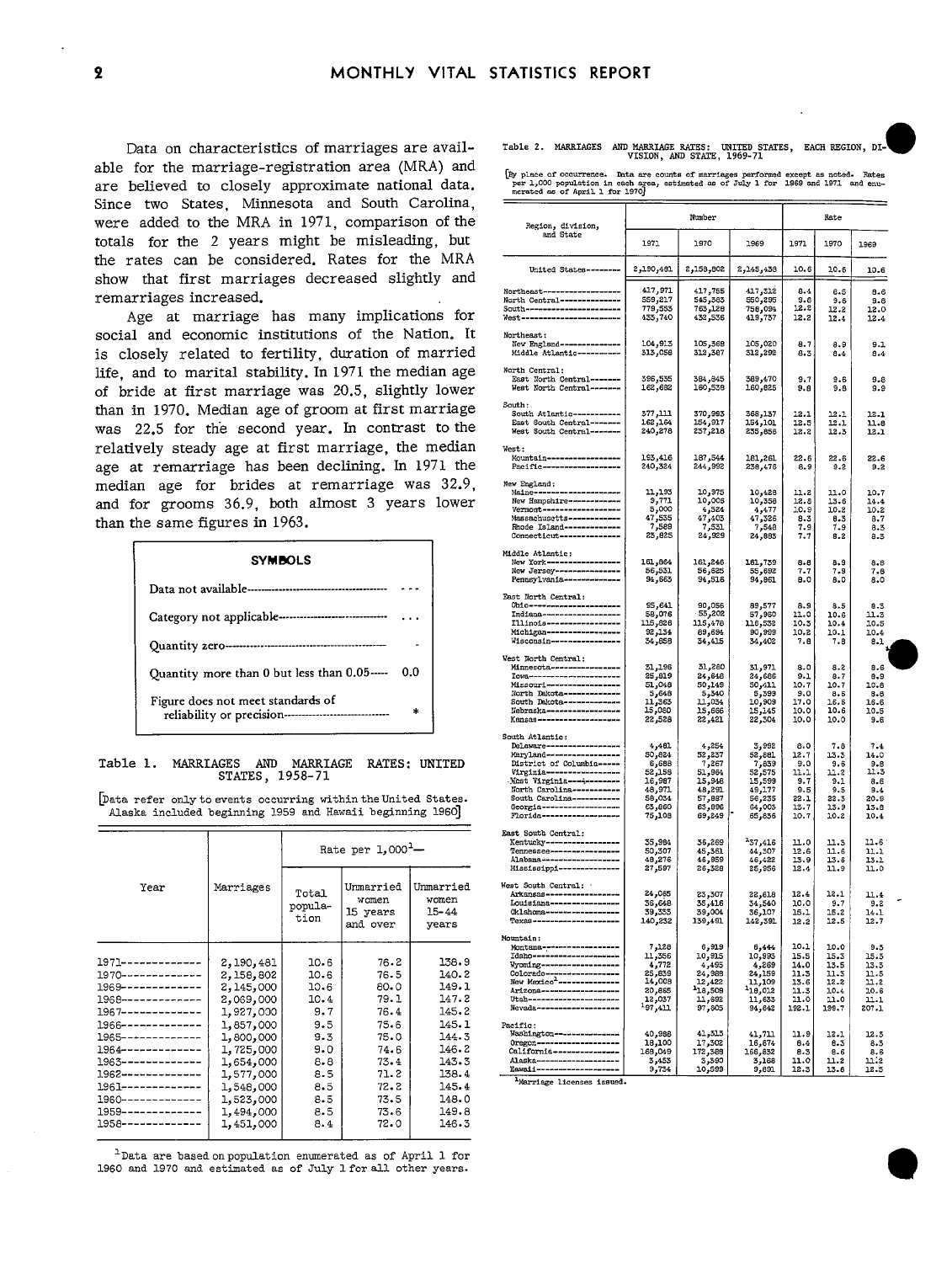## MONTHLY VITAL STATISTICS REPORT

Table 3. MARRIAGES AND MARRIAGE RATES BY AGE, PREVIOUS MARITAL STATUS, AND COLOR OF BRIDE AND OF GROOM: MARRIAGE-REGISTRATION AREA,

[By place of occurrence. Based on sample data. Rates per 1,000 population in specified group, estimated as of July 1, 1971. Figures for age not stated are distributed]

|                                                                                                                                                                                                                                                                                                                                                                                                                           | Bride                                                                                         |                                                                          |                                                                                            |                                                                                     |                                                                                           | Groom                                                                                         |                                                                              |                                                                                             |                                                                                      |                                                                                          |  |
|---------------------------------------------------------------------------------------------------------------------------------------------------------------------------------------------------------------------------------------------------------------------------------------------------------------------------------------------------------------------------------------------------------------------------|-----------------------------------------------------------------------------------------------|--------------------------------------------------------------------------|--------------------------------------------------------------------------------------------|-------------------------------------------------------------------------------------|-------------------------------------------------------------------------------------------|-----------------------------------------------------------------------------------------------|------------------------------------------------------------------------------|---------------------------------------------------------------------------------------------|--------------------------------------------------------------------------------------|------------------------------------------------------------------------------------------|--|
| Age and previous marital status                                                                                                                                                                                                                                                                                                                                                                                           | Total<br>Number                                                                               | Rate <sup>1</sup>                                                        | <i><b>Thite</b></i>                                                                        | A11<br>other                                                                        | Color<br>not<br>$\text{stated}^2$                                                         | Total<br>Nimber                                                                               | Rate-                                                                        | White                                                                                       | All<br>other                                                                         | Color<br>not<br>$stated^2$                                                               |  |
| ALL MARRIAGES                                                                                                                                                                                                                                                                                                                                                                                                             |                                                                                               |                                                                          |                                                                                            |                                                                                     |                                                                                           |                                                                                               |                                                                              |                                                                                             |                                                                                      |                                                                                          |  |
|                                                                                                                                                                                                                                                                                                                                                                                                                           | 1,770,654                                                                                     | 65.2                                                                     | 986,286                                                                                    | 134,611                                                                             | 649,757                                                                                   | 1,770,654                                                                                     | 78.8                                                                         | 986,044                                                                                     | 134,853                                                                              | 649,757                                                                                  |  |
| $\begin{minipage}{0.9\linewidth} 14-17 years {\color{red}{\textbf{--}}\hspace{-0.1cm}}\n 18-19 years {\color{red}{\textbf{--}}\hspace{-0.1cm}}\n 18-19 years {\color{red}{\textbf{--}}\hspace{-0.1cm}}\n 18-198 {\color{red}{\textbf{--}}\hspace{-0.1cm}}\n 18-198 {\color{red}{\textbf{--}}\hspace{-0.1cm}}\n 18-198 {\color{red}{\textbf{--}}\hspace{-0.1cm}}\n 18-198 {\color{red}{\textbf{--}}\hspace{-0.1cm}}\n 18-$ | 182,979<br>401,341<br>689,719<br>379,015<br>186,880<br>87,440<br>104,695<br>101,190<br>16,410 | 27.0<br>156.6<br>216.6<br>120.6<br>172.4<br>126.2<br>76.5<br>21.4<br>2.4 | 119,755<br>234,415<br>374,654<br>192, 136<br>94,249<br>43,788<br>54,099<br>55,972<br>9,354 | 16,450<br>29,422<br>47,010<br>32,684<br>15, 133<br>7,816<br>9,735<br>7,836<br>1,209 | 46,774<br>137,504<br>268,055<br>154, 195<br>77,498<br>35,836<br>40,861<br>37,382<br>5,847 | 29,798<br>223,413<br>806,187<br>549,329<br>295,741<br>121,316<br>132,272<br>128,873<br>33,056 | 4.2<br>$73 - 0$<br>177.5<br>156.4<br>201.2<br>143.9<br>110.0<br>58.4<br>16.7 | 21,429<br>138,232<br>454,305<br>284,319<br>154, 107<br>61,409<br>68,803<br>69,274<br>18,485 | 1,883<br>17,712<br>58,077<br>43, 195<br>22,314<br>9,537<br>11,344<br>11,122<br>2,864 | 6,484<br>67,469<br>293,805<br>221,815<br>119,320<br>50,370<br>52,125<br>48,477<br>11,707 |  |
|                                                                                                                                                                                                                                                                                                                                                                                                                           | 21.7                                                                                          | $\ddotsc$                                                                | 21.4                                                                                       | 21.8                                                                                | 22.1                                                                                      | 23.7                                                                                          | $\ddotsc$                                                                    | 23.4                                                                                        | 23.8                                                                                 | 24.2                                                                                     |  |
| FIRST MARRIAGES                                                                                                                                                                                                                                                                                                                                                                                                           | 1,308,536                                                                                     | 82.8                                                                     | 712,620                                                                                    | 107,190                                                                             | 488,726                                                                                   | 1,299,337                                                                                     | 67.9                                                                         | 713,583                                                                                     | 104,479                                                                              | 481,275                                                                                  |  |
|                                                                                                                                                                                                                                                                                                                                                                                                                           | 177,435<br>382,691<br>587,862<br>149,301<br>101, 140<br>28,408<br>19,753<br>10, 116<br>1,131  | 26.2<br>150.3<br>197.7<br>89.2<br>131.2<br>75.0<br>37.6<br>9.5<br>1.4    | 116,089<br>221,797<br>310,049<br>60,106<br>43,642<br>10,192<br>6,272<br>4,093<br>486       | 15,958<br>28,408<br>42,816<br>18,265<br>10,704<br>4,135<br>3,426<br>1,578<br>165    | 45,388<br>132,486<br>234,997<br>70,930<br>46,794<br>14,081<br>10,055<br>4,445<br>480      | 29,169<br>217,736<br>737,921<br>295,856<br>207,205<br>53,756<br>34,895<br>16,941<br>1,714     | 4.1<br>71.2<br>165.6<br>106-9<br>158.5<br>80-6<br>43.8<br>14.6<br>$3 - 2$    | 21,037<br>134,747<br>411,492<br>138,756<br>102, 140<br>22,851<br>13,765<br>6,846<br>705     | 1,828<br>17,285<br>54,795<br>27,859<br>17,556<br>5,568<br>1,735<br>2,498<br>214      | 6,304<br>65,704<br>271,634<br>129,241<br>87,509<br>25,337<br>16,395<br>7,597<br>795      |  |
|                                                                                                                                                                                                                                                                                                                                                                                                                           | 20.5                                                                                          |                                                                          | 20.2                                                                                       | $20 - 8$                                                                            | 21.0                                                                                      | 22.5                                                                                          |                                                                              | 22.2                                                                                        | 22.6                                                                                 | 22.9                                                                                     |  |
| REMARRIAGES                                                                                                                                                                                                                                                                                                                                                                                                               |                                                                                               |                                                                          |                                                                                            |                                                                                     |                                                                                           |                                                                                               |                                                                              |                                                                                             |                                                                                      |                                                                                          |  |
|                                                                                                                                                                                                                                                                                                                                                                                                                           | 422,729                                                                                       | 37.3                                                                     | 251,197                                                                                    | 23,825                                                                              | 147,707                                                                                   | 434,295                                                                                       | 130.6                                                                        | 251,715                                                                                     | 27,051                                                                               | 155,529                                                                                  |  |
|                                                                                                                                                                                                                                                                                                                                                                                                                           | 10.911<br>82,041<br>224,267<br>82,172<br>58,058<br>84,037<br>90,348<br>15, 162                | ¥<br>$a_{405.9}$<br>152.6<br>261.7<br>185.5<br>99.8<br>24.6<br>2.5       | 8,490<br>53,138<br>129,294<br>48,793<br>33,170<br>47,331<br>51,477<br>8,798                | 277<br>2,889<br>13,563<br>3,939<br>3,540<br>6,084<br>6,077<br>1,019                 | 2,144<br>26,014<br>81,410<br>29,440<br>21,348<br>30,622<br>32,794<br>5,345                | 1,145<br>47,172<br>243,959<br>82,152<br>65,710<br>98,097<br>110,850<br>31,159                 | 3536.9<br>327.5<br>507.1<br>373.4<br>236.7<br>105.8<br>21.6                  | 812<br>30,804<br>140,505<br>48, 487<br>37,636<br>54,382<br>61.899<br>17,695                 | 63<br>1,819<br>14,190<br>4,053<br>3,793<br>6,344<br>8,374<br>2,605                   | 270<br>14,549<br>89,264<br>29,612<br>24,281<br>35,371<br>40,587<br>10,859                |  |
|                                                                                                                                                                                                                                                                                                                                                                                                                           | 32.9                                                                                          |                                                                          | 32.1                                                                                       | 36.9                                                                                | 33.7                                                                                      | 36.9                                                                                          | $\ddotsc$                                                                    | 36.2                                                                                        | 40.8                                                                                 | 37.3                                                                                     |  |
| Previously widowed <sup>4</sup> ---------------------------------                                                                                                                                                                                                                                                                                                                                                         | 76,232                                                                                        | 9.6                                                                      | 50,472                                                                                     | 5,882                                                                               | 19,878                                                                                    | 67,345                                                                                        | 42.5                                                                         | 42.196                                                                                      | 6,030                                                                                | 19,119                                                                                   |  |
|                                                                                                                                                                                                                                                                                                                                                                                                                           | 3,507<br>20,504<br>40,723<br>11,498                                                           | $\star$<br>570.4<br>16.5<br>2.2                                          | 2,609<br>13,342<br>26,937<br>7,584                                                         | 184<br>2,109<br>2,850<br>739                                                        | 714<br>5,053<br>10,936<br>3,175                                                           | 1,148<br>10,526<br>33,385<br>22,285                                                           | ∗<br>5201.3<br>85.8<br>19.6                                                  | 690<br>6,146<br>21,203<br>14, 157                                                           | 168<br>1,183<br>2,879<br>1,800                                                       | 290<br>3,197<br>9,303<br>6,329                                                           |  |
|                                                                                                                                                                                                                                                                                                                                                                                                                           | 51.8                                                                                          |                                                                          | 51.9                                                                                       | 50.0                                                                                | 52.1                                                                                      | 59.1                                                                                          | $\ddotsc$                                                                    | 59.5                                                                                        | 58.2                                                                                 | 58.4                                                                                     |  |
| Previously divorced <sup>4</sup> -----------------------------                                                                                                                                                                                                                                                                                                                                                            | 292,659                                                                                       | 132.8                                                                    | 196,454                                                                                    | 17,240                                                                              | 78,965                                                                                    | 310,759                                                                                       | 230.7                                                                        | 205,815                                                                                     | 20,214                                                                               | 84,730                                                                                   |  |
|                                                                                                                                                                                                                                                                                                                                                                                                                           | 9,282<br>67,956<br>175,247<br>38,201<br>1,973                                                 | $\ast$<br>3443.9<br>176.1<br>46.5<br>9.3                                 | 7,948<br>49,973<br>113,949<br>23,491<br>1,093                                              | 225<br>2,630<br>11,033<br>3,062<br>260                                              | 1,109<br>15,353<br>50,235<br>11,648<br>620                                                | 878<br>39,235<br>201,334<br>63,826<br>5,466                                                   | <sup>3</sup> 527.3<br>338.4<br>119.5<br>38.5                                 | 770<br>29,718<br>132,521<br>39,585<br>3,221                                                 | 48<br>1,578<br>12,546<br>5,297<br>745                                                | 60<br>7,939<br>56,267<br>18,944<br>1,520                                                 |  |
|                                                                                                                                                                                                                                                                                                                                                                                                                           | 30.2                                                                                          |                                                                          | 29.3                                                                                       | 33.8                                                                                | 31.4                                                                                      | 34.1                                                                                          | $\cdots$                                                                     | 33.4                                                                                        | 36.8                                                                                 | 35.0                                                                                     |  |
| Not stated if widowed or divorced <sup>6</sup> ---------------                                                                                                                                                                                                                                                                                                                                                            | 53,838                                                                                        |                                                                          | 4,271                                                                                      | 703                                                                                 | 48,864                                                                                    | 56, 191                                                                                       | $\ddotsc$                                                                    | 3,704                                                                                       | 807                                                                                  | 51,680                                                                                   |  |
| NOT STATED IF PREVIOUSLY MARRIED <sup>7</sup> ----------------------                                                                                                                                                                                                                                                                                                                                                      | 39,389                                                                                        |                                                                          | 22,469                                                                                     | 3,598                                                                               | 13,324                                                                                    | 37,022                                                                                        |                                                                              | 20,746                                                                                      | 3,323                                                                                | 12,953                                                                                   |  |

The propositions exclude persons under 14 years of age. Rates for all marriages are based on the urmarried population; for first marriages on the never-married population; and for remarriages on the vidowed and divorced po

This report presents summary tabulations from the final marriage statistics for 1971. More detailed tabulations for 1971 will be published in Vital Statistics of the United States, Volume III-Marriage and Divorce. Prior to the publication of that volume, the National Center for Health Statistics will respond to requests for unpublished data whenever possible.